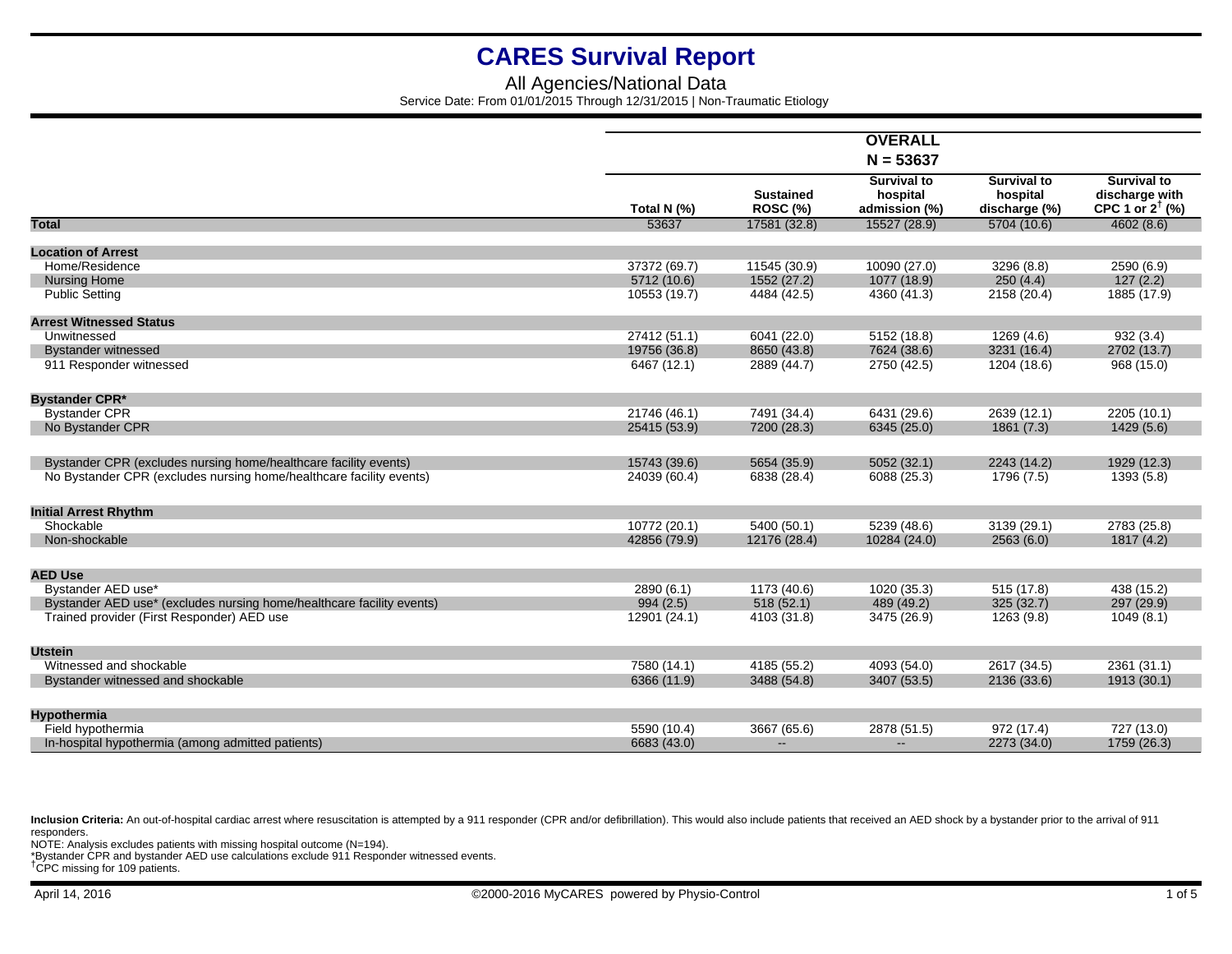## All Agencies/National Data Service Date: From 01/01/2015 Through 12/31/2015 | Non-Traumatic Etiology

|                                                                       | Age = $\leq$ 1 years |                                     |                                                 |                                                 |                                                                    |  |
|-----------------------------------------------------------------------|----------------------|-------------------------------------|-------------------------------------------------|-------------------------------------------------|--------------------------------------------------------------------|--|
|                                                                       | $N = 948$            |                                     |                                                 |                                                 |                                                                    |  |
|                                                                       | Total N (%)          | <b>Sustained</b><br><b>ROSC (%)</b> | <b>Survival to</b><br>hospital<br>admission (%) | <b>Survival to</b><br>hospital<br>discharge (%) | <b>Survival to</b><br>discharge with<br>CPC 1 or $2^{\dagger}$ (%) |  |
| <b>Total</b>                                                          | 948                  | 111(11.7)                           | 165(17.4)                                       | 59(6.2)                                         | 42(4.4)                                                            |  |
| <b>Location of Arrest</b>                                             |                      |                                     |                                                 |                                                 |                                                                    |  |
| Home/Residence                                                        | 851 (89.8)           | 92(10.8)                            | 138 (16.2)                                      | 48 (5.6)                                        | 33(3.9)                                                            |  |
| <b>Nursing Home</b>                                                   | 9(0.9)               | 1(11.1)                             | 2(22.2)                                         | 1(11.1)                                         | 1(11.1)                                                            |  |
| <b>Public Setting</b>                                                 | 88 (9.3)             | 18(20.5)                            | 25 (28.4)                                       | 10(11.4)                                        | 8(9.1)                                                             |  |
| <b>Arrest Witnessed Status</b>                                        |                      |                                     |                                                 |                                                 |                                                                    |  |
| Unwitnessed                                                           | 779 (82.2)           | 60(7.7)                             | 95(12.2)                                        | 23(3.0)                                         | 14(1.8)                                                            |  |
| <b>Bystander witnessed</b>                                            | 139 (14.7)           | 41 (29.5)                           | 59(42.4)                                        | 31(22.3)                                        | 25(18.0)                                                           |  |
| 911 Responder witnessed                                               | 30(3.2)              | 10(33.3)                            | 11(36.7)                                        | 5(16.7)                                         | 3(10.0)                                                            |  |
| <b>Bystander CPR*</b>                                                 |                      |                                     |                                                 |                                                 |                                                                    |  |
| <b>Bystander CPR</b>                                                  | 414 (45.1)           | 57(13.8)                            | 79 (19.1)                                       | 34(8.2)                                         | 23(5.6)                                                            |  |
| No Bystander CPR                                                      | 504 (54.9)           | 44(8.7)                             | 75(14.9)                                        | 20(4.0)                                         | 16(3.2)                                                            |  |
| Bystander CPR (excludes nursing home/healthcare facility events)      | 401 (44.6)           | 53(13.2)                            | 76 (19.0)                                       | 32(8.0)                                         | 21(5.2)                                                            |  |
| No Bystander CPR (excludes nursing home/healthcare facility events)   | 498 (55.4)           | 42(8.4)                             | 71 (14.3)                                       | 19(3.8)                                         | 15(3.0)                                                            |  |
| <b>Initial Arrest Rhythm</b>                                          |                      |                                     |                                                 |                                                 |                                                                    |  |
| Shockable                                                             | 28(3.0)              | 7(25.0)                             | 9(32.1)                                         | 6(21.4)                                         | 6(21.4)                                                            |  |
| Non-shockable                                                         | 920 (97.0)           | 104(11.3)                           | 156 (17.0)                                      | 53(5.8)                                         | 36(3.9)                                                            |  |
| <b>AED Use</b>                                                        |                      |                                     |                                                 |                                                 |                                                                    |  |
| Bystander AED use*                                                    | 4(0.4)               | 1(25.0)                             | 0(0.0)                                          | 0(0.0)                                          | 0(0.0)                                                             |  |
| Bystander AED use* (excludes nursing home/healthcare facility events) | 1(0.1)               | 1(100.0)                            | 0(0.0)                                          | 0(0.0)                                          | 0(0.0)                                                             |  |
| Trained provider (First Responder) AED use                            | 121 (12.8)           | 12(9.9)                             | 16 (13.2)                                       | 4(3.3)                                          | 3(2.5)                                                             |  |
| <b>Utstein</b>                                                        |                      |                                     |                                                 |                                                 |                                                                    |  |
| Witnessed and shockable                                               | 9(0.9)               | 5(55.6)                             | 6(66.7)                                         | 4(44.4)                                         | 4(44.4)                                                            |  |
| Bystander witnessed and shockable                                     | 8(0.8)               | 4(50.0)                             | 5(62.5)                                         | 3(37.5)                                         | 3(37.5)                                                            |  |
|                                                                       |                      |                                     |                                                 |                                                 |                                                                    |  |
| <b>Hypothermia</b>                                                    |                      |                                     |                                                 |                                                 |                                                                    |  |
| Field hypothermia                                                     | 14(1.5)              | 3(21.4)                             | 1(7.1)                                          | 0(0.0)                                          | 0(0.0)                                                             |  |
| In-hospital hypothermia (among admitted patients)                     | 22(13.3)             | $\mathbf{L}$                        | $\sim$                                          | 5(22.7)                                         | 2(9.1)                                                             |  |

Inclusion Criteria: An out-of-hospital cardiac arrest where resuscitation is attempted by a 911 responder (CPR and/or defibrillation). This would also include patients that received an AED shock by a bystander prior to the responders.

NOTE: Analysis excludes patients with missing hospital outcome (N=8).<br>\*Bystander CPR and bystander AED use calculations exclude 911 Responder witnessed events.<br><sup>†</sup>CPC missing for 0 patients.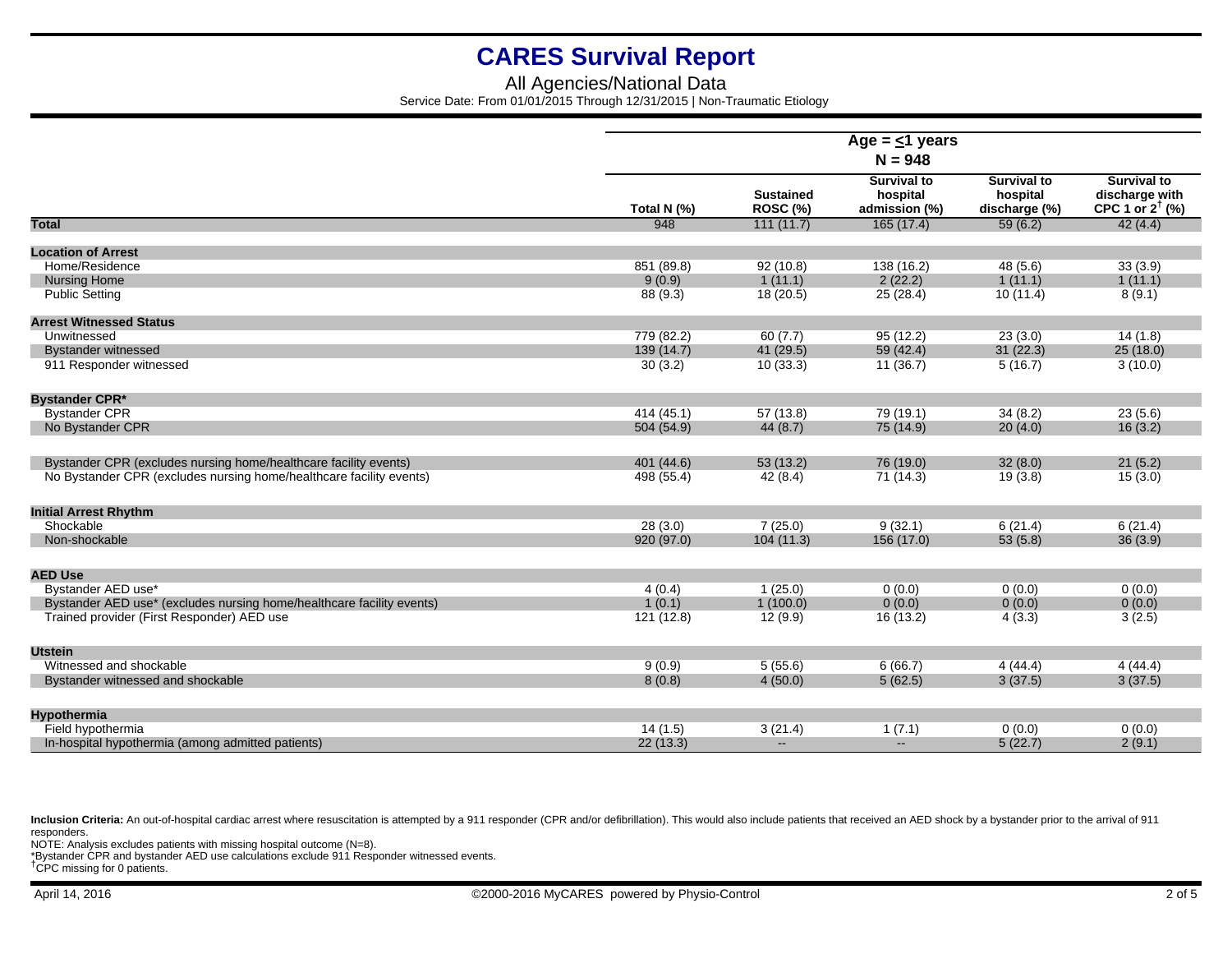## All Agencies/National Data Service Date: From 01/01/2015 Through 12/31/2015 | Non-Traumatic Etiology

|                                                                       | Age = $>1$ - 12 years<br>$N = 368$ |                                     |                                                 |                                                 |                                                                    |  |  |
|-----------------------------------------------------------------------|------------------------------------|-------------------------------------|-------------------------------------------------|-------------------------------------------------|--------------------------------------------------------------------|--|--|
|                                                                       |                                    |                                     |                                                 |                                                 |                                                                    |  |  |
|                                                                       | Total N (%)                        | <b>Sustained</b><br><b>ROSC (%)</b> | <b>Survival to</b><br>hospital<br>admission (%) | <b>Survival to</b><br>hospital<br>discharge (%) | <b>Survival to</b><br>discharge with<br>CPC 1 or $2^{\dagger}$ (%) |  |  |
| <b>Total</b>                                                          | 368                                | 101(27.4)                           | 140(38.0)                                       | 61(16.6)                                        | 47(12.8)                                                           |  |  |
| <b>Location of Arrest</b>                                             |                                    |                                     |                                                 |                                                 |                                                                    |  |  |
| Home/Residence                                                        | 286 (77.7)                         | 70 (24.5)                           | 103 (36.0)                                      | 35(12.2)                                        | 23(8.0)                                                            |  |  |
| <b>Nursing Home</b>                                                   | 3(0.8)                             | 0(0.0)                              | 0(0.0)                                          | 0(0.0)                                          | 0(0.0)                                                             |  |  |
| <b>Public Setting</b>                                                 | 79 (21.5)                          | 31(39.2)                            | 37(46.8)                                        | 26 (32.9)                                       | 24 (30.4)                                                          |  |  |
|                                                                       |                                    |                                     |                                                 |                                                 |                                                                    |  |  |
| <b>Arrest Witnessed Status</b><br>Unwitnessed                         |                                    |                                     |                                                 |                                                 |                                                                    |  |  |
|                                                                       | 227 (61.7)                         | 44 (19.4)                           | 64 (28.2)                                       | 18(7.9)                                         | 15(6.6)                                                            |  |  |
| <b>Bystander witnessed</b>                                            | 111 (30.2)                         | 47 (42.3)                           | 60(54.1)                                        | 35(31.5)                                        | 28(25.2)                                                           |  |  |
| 911 Responder witnessed                                               | 30(8.2)                            | 10(33.3)                            | 16(53.3)                                        | 8(26.7)                                         | 4(13.3)                                                            |  |  |
| <b>Bystander CPR*</b>                                                 |                                    |                                     |                                                 |                                                 |                                                                    |  |  |
| <b>Bystander CPR</b>                                                  | 178 (52.7)                         | 58 (32.6)                           | 79 (44.4)                                       | 45(25.3)                                        | 39 (21.9)                                                          |  |  |
| No Bystander CPR                                                      | 160(47.3)                          | 25(15.6)                            | 45(28.1)                                        | 8(5.0)                                          | 4(2.5)                                                             |  |  |
|                                                                       |                                    |                                     |                                                 |                                                 |                                                                    |  |  |
| Bystander CPR (excludes nursing home/healthcare facility events)      | 172 (52.0)                         | 64 (37.2)                           | 77 (44.8)                                       | 44 (25.6)                                       | 38(22.1)                                                           |  |  |
| No Bystander CPR (excludes nursing home/healthcare facility events)   | 159 (48.0)                         | 25(15.7)                            | 45 (28.3)                                       | 8(5.0)                                          | 4(2.5)                                                             |  |  |
|                                                                       |                                    |                                     |                                                 |                                                 |                                                                    |  |  |
| <b>Initial Arrest Rhythm</b>                                          |                                    |                                     |                                                 |                                                 |                                                                    |  |  |
| Shockable                                                             | 26(7.1)                            | 13(50.0)                            | 14(53.8)                                        | 13(50.0)                                        | 11(42.3)                                                           |  |  |
| Non-shockable                                                         | 342 (92.9)                         | 88 (25.7)                           | 126 (36.8)                                      | 48 (14.0)                                       | 36(10.5)                                                           |  |  |
| <b>AED Use</b>                                                        |                                    |                                     |                                                 |                                                 |                                                                    |  |  |
| Bystander AED use*                                                    | 9(2.7)                             | 2(22.2)                             | 3(33.3)                                         | 3(33.3)                                         | 3(33.3)                                                            |  |  |
| Bystander AED use* (excludes nursing home/healthcare facility events) | 9(2.7)                             | 4(44.4)                             | 3(33.3)                                         | 3(33.3)                                         | 3(33.3)                                                            |  |  |
| Trained provider (First Responder) AED use                            | 78 (21.2)                          | 17(21.8)                            | 27(34.6)                                        | 6(7.7)                                          | 4(5.1)                                                             |  |  |
|                                                                       |                                    |                                     |                                                 |                                                 |                                                                    |  |  |
| <b>Utstein</b>                                                        |                                    |                                     |                                                 |                                                 |                                                                    |  |  |
| Witnessed and shockable                                               | 15(4.1)                            | 11(73.3)                            | 12(80.0)                                        | 11(73.3)                                        | 10(66.7)                                                           |  |  |
| Bystander witnessed and shockable                                     | 13(3.5)                            | 10(76.9)                            | 11(84.6)                                        | 10(76.9)                                        | 9(69.2)                                                            |  |  |
|                                                                       |                                    |                                     |                                                 |                                                 |                                                                    |  |  |
| <b>Hypothermia</b><br>Field hypothermia                               | 7(1.9)                             | 2(28.6)                             | 3(42.9)                                         | 1(14.3)                                         | 1(14.3)                                                            |  |  |
| In-hospital hypothermia (among admitted patients)                     | 20(14.3)                           | $\sim$                              | $\qquad \qquad -$                               | 7(35.0)                                         | 4(20.0)                                                            |  |  |
|                                                                       |                                    |                                     |                                                 |                                                 |                                                                    |  |  |

Inclusion Criteria: An out-of-hospital cardiac arrest where resuscitation is attempted by a 911 responder (CPR and/or defibrillation). This would also include patients that received an AED shock by a bystander prior to the responders.

NOTE: Analysis excludes patients with missing hospital outcome (N=5). \*Bystander CPR and bystander AED use calculations exclude 911 Responder witnessed events. †CPC missing for 3 patients.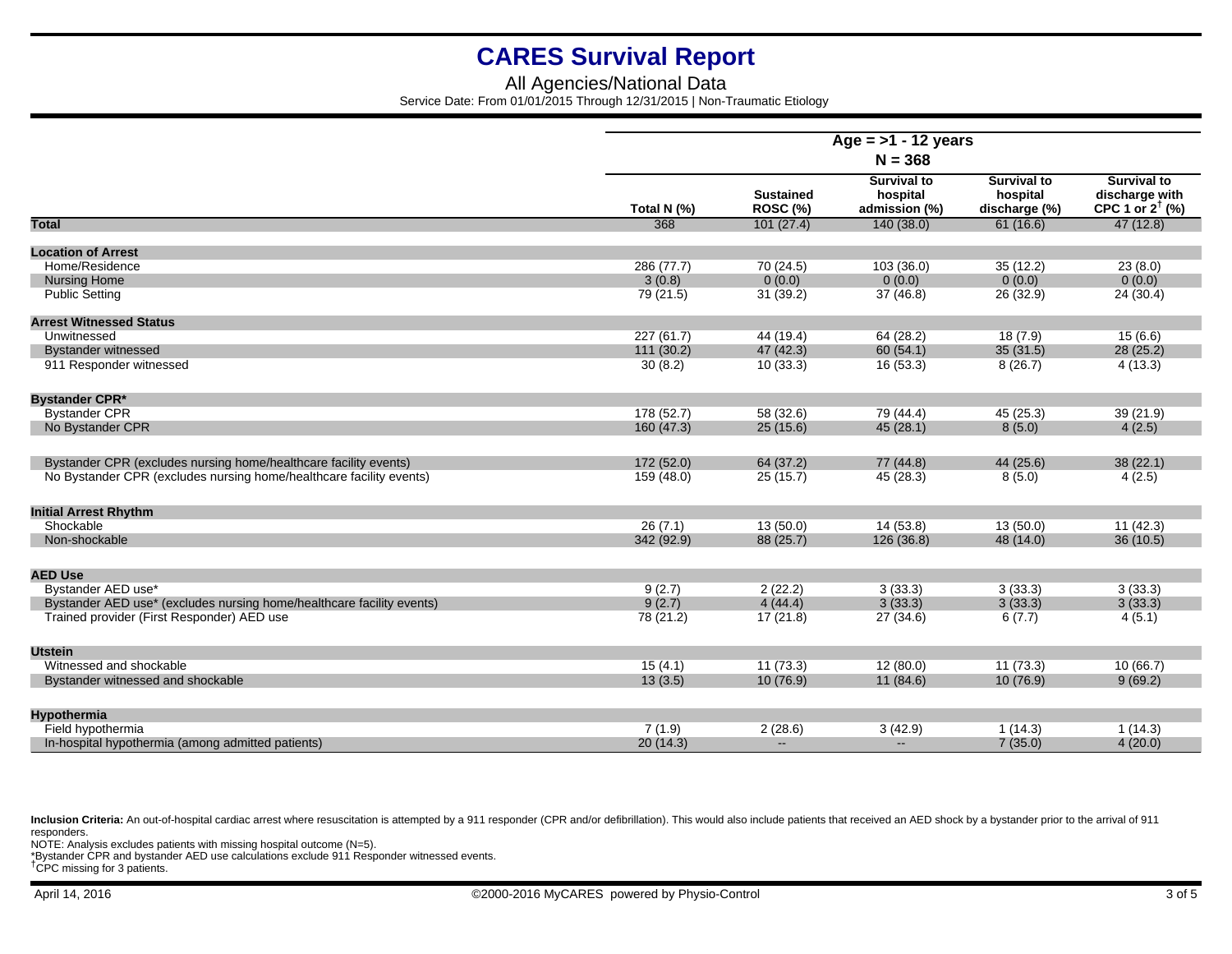## All Agencies/National Data Service Date: From 01/01/2015 Through 12/31/2015 | Non-Traumatic Etiology

|                                                                       | Age = 13 - 18 years<br>$N = 294$ |                                     |                                                 |                                                 |                                                                    |  |  |
|-----------------------------------------------------------------------|----------------------------------|-------------------------------------|-------------------------------------------------|-------------------------------------------------|--------------------------------------------------------------------|--|--|
|                                                                       |                                  |                                     |                                                 |                                                 |                                                                    |  |  |
|                                                                       | Total N (%)                      | <b>Sustained</b><br><b>ROSC (%)</b> | <b>Survival to</b><br>hospital<br>admission (%) | <b>Survival to</b><br>hospital<br>discharge (%) | <b>Survival to</b><br>discharge with<br>CPC 1 or $2^{\dagger}$ (%) |  |  |
| <b>Total</b>                                                          | 294                              | 131(44.6)                           | 139(47.3)                                       | 69(23.5)                                        | 55(18.7)                                                           |  |  |
| <b>Location of Arrest</b>                                             |                                  |                                     |                                                 |                                                 |                                                                    |  |  |
| Home/Residence                                                        | 198 (67.3)                       | 75 (37.9)                           | 77 (38.9)                                       | 31(15.7)                                        | 20(10.1)                                                           |  |  |
| <b>Nursing Home</b>                                                   | 3(1.0)                           | 2(66.7)                             | 1(33.3)                                         | 1(33.3)                                         | 0(0.0)                                                             |  |  |
| <b>Public Setting</b>                                                 | 93(31.6)                         | 54(58.1)                            | 61 (65.6)                                       | 37(39.8)                                        | 35(37.6)                                                           |  |  |
| <b>Arrest Witnessed Status</b>                                        |                                  |                                     |                                                 |                                                 |                                                                    |  |  |
| Unwitnessed                                                           | 152 (51.7)                       | 51 (33.6)                           | 50 (32.9)                                       | 14(9.2)                                         | 9(5.9)                                                             |  |  |
| <b>Bystander witnessed</b>                                            | 115(39.1)                        | 69 (60.0)                           | 76 (66.1)                                       | 47 (40.9)                                       | 42 (36.5)                                                          |  |  |
| 911 Responder witnessed                                               | 27(9.2)                          | 11(40.7)                            | 13(48.1)                                        | 8(29.6)                                         | 4(14.8)                                                            |  |  |
| <b>Bystander CPR*</b>                                                 |                                  |                                     |                                                 |                                                 |                                                                    |  |  |
| <b>Bystander CPR</b>                                                  | 144 (53.9)                       | 70 (48.6)                           | 70 (48.6)                                       | 35(24.3)                                        | 30(20.8)                                                           |  |  |
| No Bystander CPR                                                      | 123(46.1)                        | 50(40.7)                            | 56 (45.5)                                       | 26(21.1)                                        | 21(17.1)                                                           |  |  |
| Bystander CPR (excludes nursing home/healthcare facility events)      | 137(52.7)                        | 66 (48.2)                           | 67 (48.9)                                       | 34(24.8)                                        | 30(21.9)                                                           |  |  |
| No Bystander CPR (excludes nursing home/healthcare facility events)   | 123 (47.3)                       | 50(40.7)                            | 56 (45.5)                                       | 26(21.1)                                        | 21(17.1)                                                           |  |  |
| <b>Initial Arrest Rhythm</b>                                          |                                  |                                     |                                                 |                                                 |                                                                    |  |  |
| Shockable                                                             | 74 (25.3)                        | 50(67.6)                            | 52 (70.3)                                       | 40(54.1)                                        | 36 (48.6)                                                          |  |  |
| Non-shockable                                                         | 219 (74.7)                       | 80 (36.5)                           | 86 (39.3)                                       | 28(12.8)                                        | 18(8.2)                                                            |  |  |
| <b>AED Use</b>                                                        |                                  |                                     |                                                 |                                                 |                                                                    |  |  |
| Bystander AED use*                                                    | 21(7.9)                          | 16(76.2)                            | 17(81.0)                                        | 10(47.6)                                        | 8(38.1)                                                            |  |  |
| Bystander AED use* (excludes nursing home/healthcare facility events) | 18(6.9)                          | 15(83.3)                            | 15(83.3)                                        | 9(50.0)                                         | 8(44.4)                                                            |  |  |
| Trained provider (First Responder) AED use                            | 75 (25.5)                        | 35(46.7)                            | 32 (42.7)                                       | 19(25.3)                                        | 16(21.3)                                                           |  |  |
| <b>Utstein</b>                                                        |                                  |                                     |                                                 |                                                 |                                                                    |  |  |
| Witnessed and shockable                                               | 59(20.1)                         | 41 (69.5)                           | 44 (74.6)                                       | 36(61.0)                                        | 34(57.6)                                                           |  |  |
| Bystander witnessed and shockable                                     | 55(18.7)                         | 40(72.7)                            | 42 (76.4)                                       | 35(63.6)                                        | 33(60.0)                                                           |  |  |
| <b>Hypothermia</b>                                                    |                                  |                                     |                                                 |                                                 |                                                                    |  |  |
| Field hypothermia                                                     | 26(8.8)                          | 17(65.4)                            | 18 (69.2)                                       | 7(26.9)                                         | 6(23.1)                                                            |  |  |
| In-hospital hypothermia (among admitted patients)                     | 44 (31.7)                        | $\sim$                              | $\qquad \qquad -$                               | 22(50.0)                                        | 18(40.9)                                                           |  |  |

Inclusion Criteria: An out-of-hospital cardiac arrest where resuscitation is attempted by a 911 responder (CPR and/or defibrillation). This would also include patients that received an AED shock by a bystander prior to the responders.

NOTE: Analysis excludes patients with missing hospital outcome (N=3).<br>\*Bystander CPR and bystander AED use calculations exclude 911 Responder witnessed events.<br><sup>†</sup>CPC missing for 2 patients.